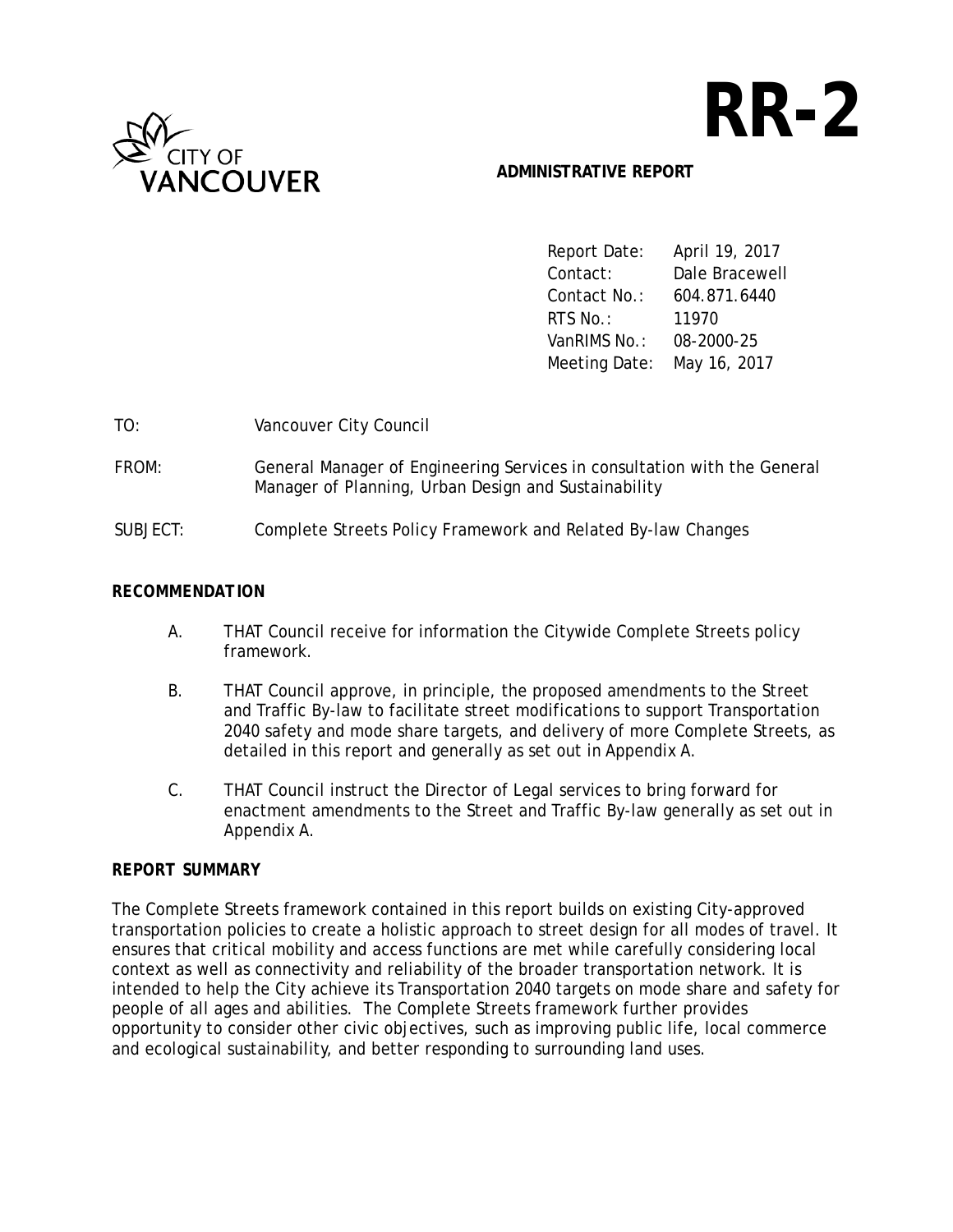The report also recommends a modernization of the Street and Traffic By-law to support achieving city-wide transportation goals by providing the City Engineer with updated delegated authority. This is meant to facilitate more efficient delivery of important sustainable transportation and safety improvements, where currently many walking, cycling and transit road space design changes still require Council approval.

## *COUNCIL AUTHORITY/PREVIOUS DECISIONS*

In October 2012, Council unanimously approved the Transportation 2040 plan. The plan includes specific directions to prioritize sustainable transportation modes, improve accessibility and safety for all with a focus on vulnerable road users, and consider impacts to transit, commercial vehicles, and general traffic flow prior to reallocating road space.

In November 2015, Council unanimously adopted the Renewable City Strategy, which includes directions to use land use and zoning policies to develop compact communities and Complete Streets that encourage active transportation and transit, and to enhance and accelerate the development of Complete Streets and green infrastructure.

In November 2016, Council adopted Street and Traffic By-law amendments to better align the Parking Meter Program with the City's Transportation 2040 objectives. The amendments modernized the Street and Traffic By-law by addressing existing gaps and leveraging recent changes in technology and legislation to improve overall value to the public.

Under section 161 of the Vancouver Charter, delegation of the proposed authority to the City Engineer requires a vote of 2/3 of the Council members, or 8 votes.

#### *CITY MANAGER'S/GENERAL MANAGER'S COMMENTS*

*This report advances the City's approach to developing a robust, sustainable Complete Street network as a continuation of our Transportation 2040 efforts. It works towards further defining and expanding Complete Streets transportation planning originally identified as a new transportation policy direction in the Renewable City Strategy. The Complete Streets policy framework outlined in this report reflects the City's current best practices in developing sustainable streets and managing our overall network.*

*The modernization of the Street and Traffic By-law called for in this report would update the delegated authority of the City Engineer to more efficiently deliver on these Complete Street goals. While this would provide the City Engineer with additional delegated authority in road space allocations, the City Engineer would still consult with the City Manager's office as to which projects will be brought forward as staff reports for Council approval.* 

 *The City Manager supports the recommendations within the report.*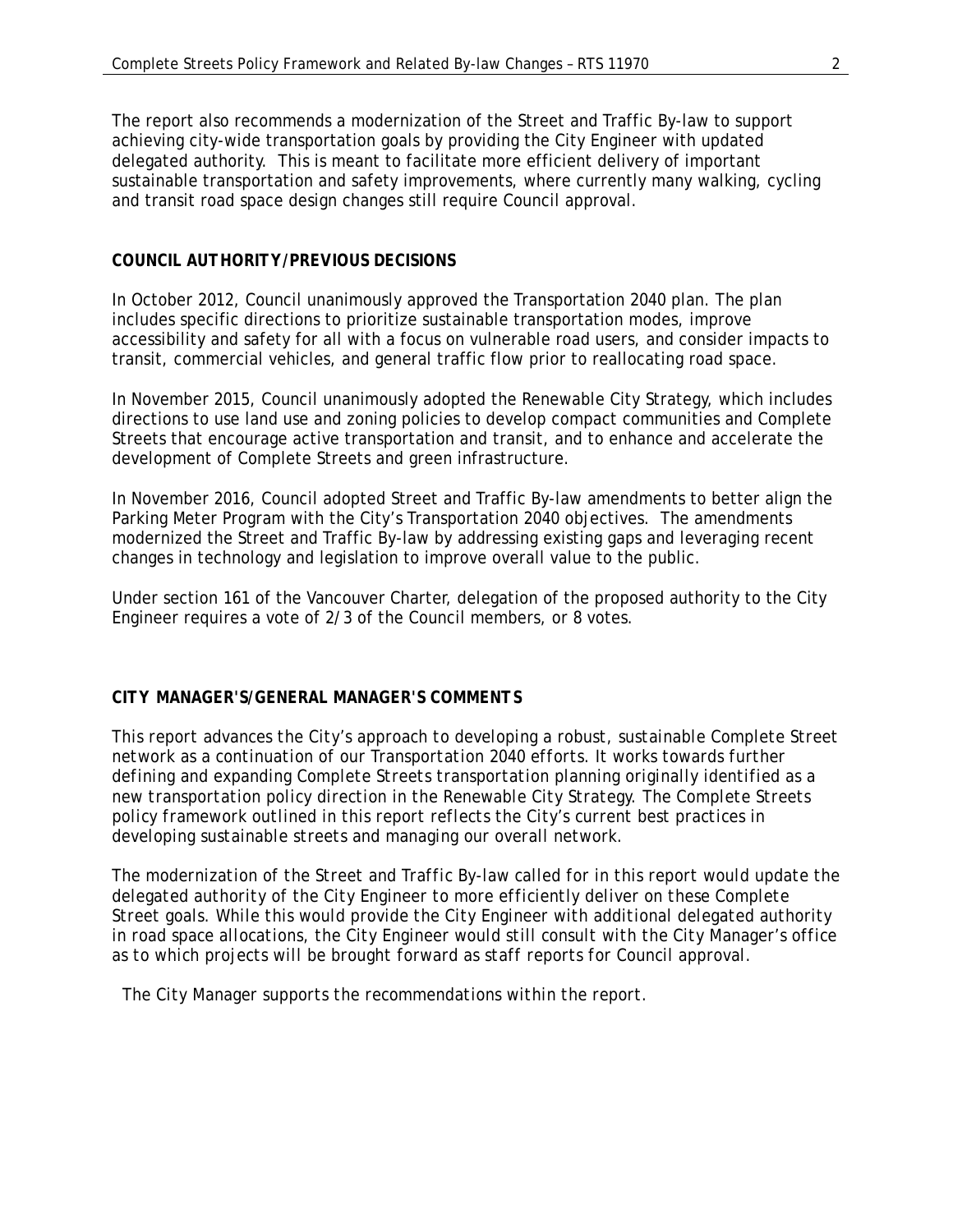### *REPORT*

#### *Background/Context*

#### **What are Complete Streets?**

From a **transportation perspective**, a Complete Streets approach considers the needs of people of all ages and abilities, and for all modes of travel appropriate for a given context. Safe and comfortable access for people walking, cycling, and using transit is not an afterthought but an integral planning principle. It ensures that critical mobility and access functions are met while carefully considering local context and the connectivity and reliability of the broader transportation network. Complete Streets design features allow all people to meet their daily needs, participating in public life and local commerce regardless of their mode of choice.

From a **broader perspective**, a Complete Streets approach considers the interplay between land use and transportation, providing the opportunity to achieve broader civic objectives. While allowing for the movement of people and goods, a broader complete street lens recognizes the importance of looking at streets holistically, bringing land use, green infrastructure, public space and transportation considerations seamlessly together. Complete Streets play an integral role in building complete communities, leading to more vibrant public life and a higher quality, context-sensitive public realm. As such, Complete Streets can enhance people's daily experience of their city.

This report focuses on the transportation perspective, advancing the City towards its safety and mode share targets, including a review and consideration of the Street and Traffic By-law to enable the delivery of Complete Streets.

#### **Existing Policy Context**

The Complete Streets framework is based largely on existing approved City policies, including the Transportation 2040 Plan's 'hierarchy of modes' for moving people and other policies and actions (see Appendix B). Subsequent to Transportation 2040, Council approved Renewable City Strategy setting out to "Enhance and accelerate the development of complete streets and green infrastructure" (see Appendix C). Complete Streets also supports numerous other policies and actions included in the Greenest City Action Plan, Healthy City Strategy, and Integrated Stormwater Management Plan.

#### *Strategic Analysis*

#### **Benefits of a Complete Streets Approach**

Bringing our existing street policies together under a single holistic Complete Streets framework has numerous benefits, helping to:

• Ensure a principled design process, with improved multi-modal designs that more thoughtfully consider cross-departmental and broad civic objectives beyond transportation—for example around public space and ecological sustainability;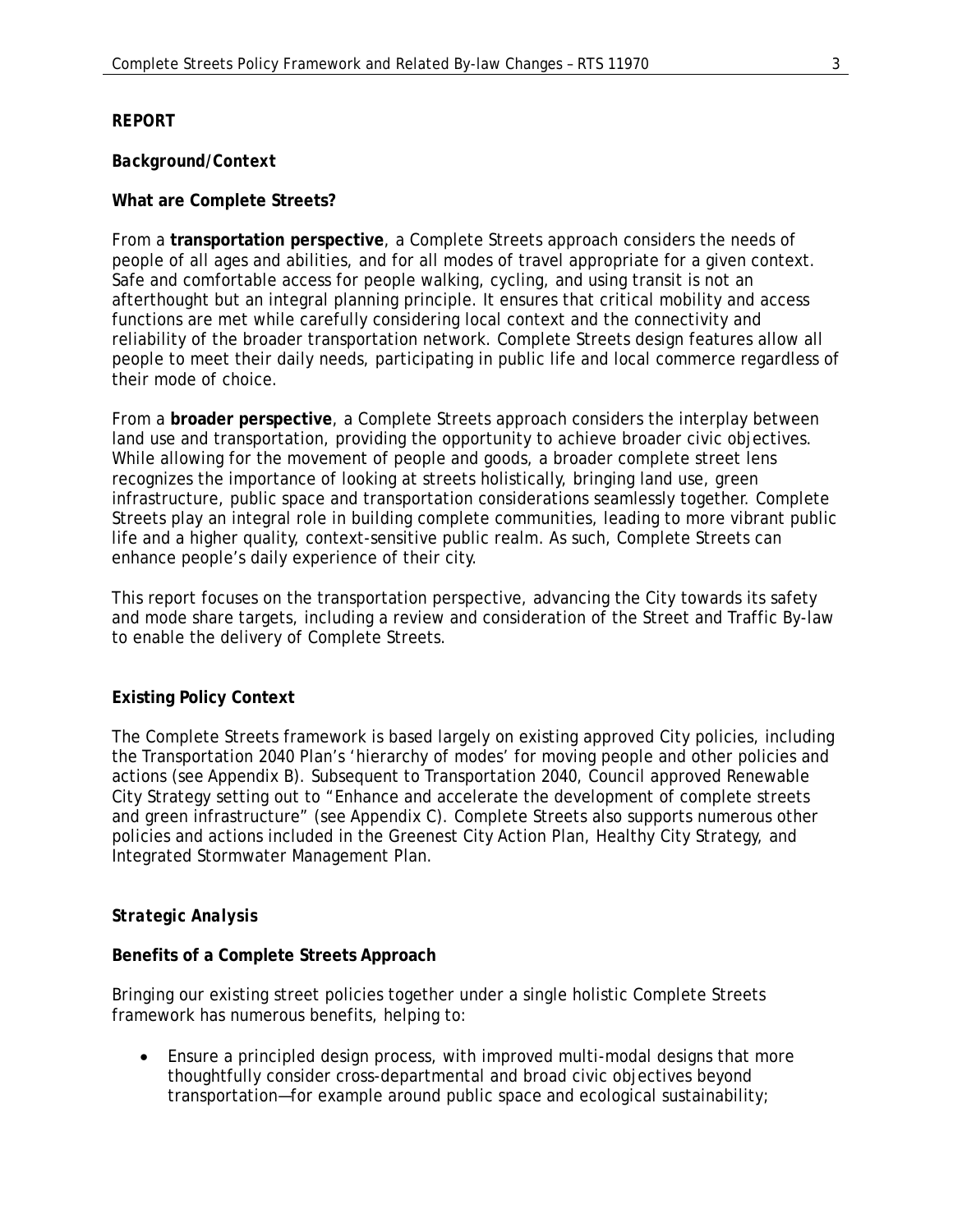- Prioritize and scope streets for advanced planning, leveraging opportunities from development;
- Improve infrastructure coordination and efficiency, facilitating integrated project delivery and implementation across departments and organizations;
- Determine appropriate funding mechanisms; and
- Improve public participation, understanding and support.

Therefore, planning for Complete Streets will help the City more efficiently deliver on Transportation 2040 goals by strategically prioritizing transportation related investments and better coordinating opportunities. It will also further City goals beyond transportation.

Complete Streets are already being explored in the City, as identified in the Grandview-Woodland Plan and the initial consultation on Commercial Drive, and as part of Cambie Corridor Phase 3 Planning Program. Furthermore, in June 2016, ATPC passed a Motion recommending development of a Complete Streets Policy (see Appendix D). This framework builds upon this context, addressing the need for a unified approach towards Complete Streets.

## **Complete Streets Design Principles**

A Complete Streets approach is a holistic approach to street network planning and design. All aspects of street function are well integrated, thoughtfully responding to the surrounding land use context as well as the street's role within a broader transportation network. It is imperative that streets serve their primary function to allow the safe and efficient movement and delivery of people, goods, and services throughout the city. At the same time, there must be recognition that streets can be more than just places to move – they can also be places to be. As such, Complete Streets play a role in delivering significant benefits to all users, including the local community.

Key principles to consider when designing Complete Streets include:

- 1. Improving **safety, comfort, and accessibility** for all modes, with a focus on walking, cycling and taking transit for people of all ages and abilities
- 2. Providing **direct and convenient access** to shops, services, and other destinations for all modes of transportation
- 3. Carefully **addressing impacts** to transit, emergency services, nearby streets, curbside management, and access to local businesses when reallocating road space
- 4. Enhancing overall **travel time reliability** on the street network for all modes, with emphasis on transit and goods movements
- 5. Incorporating **flexible design** approaches where appropriate, to changing usage and to facilitate special events at different times of day, week, or season
- 6. Considering **adaptable designs** where street infrastructure is likely to change over time, to make future space reallocation easier and less costly
- 7. Enabling **smart infrastructure** opportunities to support emerging green transportation technologies
- 8. Supporting a **lively city** that encourages a culture of walking and cycling, and increased social interaction and lingering within streets with vibrant public spaces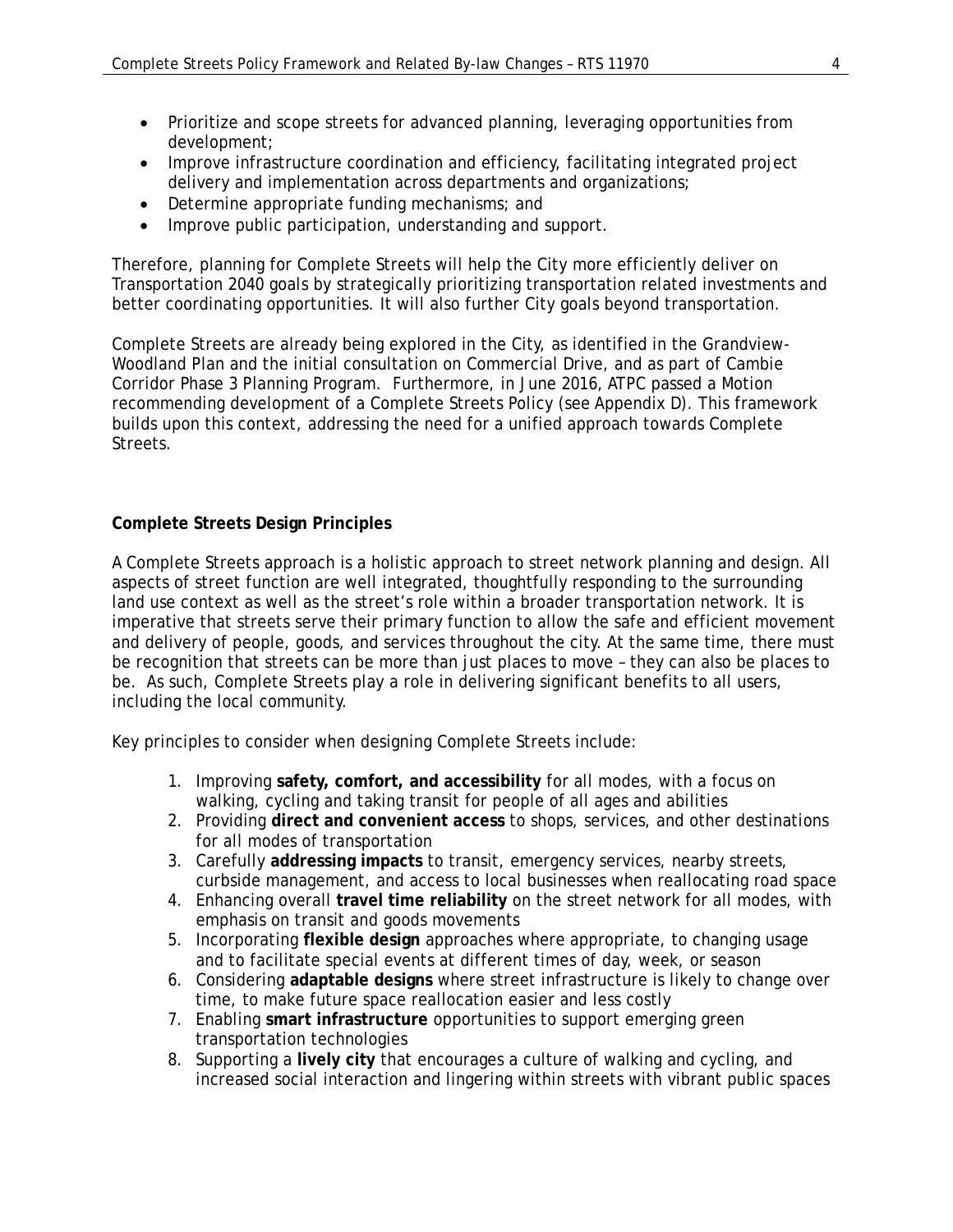- 9. Encouraging **delightful and attractive** streets that contextually respond to surrounding land uses, providing opportunities for placemaking and art in various street elements
- 10. Exploring opportunities to improve **local ecology**, such as improving stormwater management and increasing the number, size, and health of street trees

The above principles are intended to **ensure that the street network is able to serve their required transportation function for people in a safe and efficient manner, while fully exploring opportunities to deliver other benefits**. Together, they help ensure a healthier, happier, more dynamic city.

## **Street Typologies and Network Considerations**

A Complete Streets framework does not imply a one-size-fits-all approach to street design. Different design approaches (or typologies) are informed by:

- **Transportation function within a broader network**, recognizing the need to maintain coherent networks with sufficient capacity for transit and goods movement, as well as for people, walking, cycling, and driving
- **Available right-of-way** relative to a street's particular multi-modal movement and access requirements
- **Intensity and type of street activity**, informed by land use and urban design, population and job density, the number and kind of destinations, and so on
- **Other factors that make a street unique**, including heritage considerations, proximity to water, changing use and programming at different times, and other attributes

In practice, not every street can be easily retrofitted to become a Complete Street. Arterials in particular often serve multiple purposes, acting as key transit and/or truck routes, providing access for emergency services, customers, and deliveries, and accommodating local and regional motorized traffic. Given these challenges, the City's immediate priority is not to make every street 'Complete'. Rather, the priority will be to ensure that the City's broader street network provides for a full array of transportation choices that are safe and convenient with continued focus on active travel, our two highest priority modes.

Since most of the City's arterials were originally designed decades ago to prioritize motorized traffic, retrofitting streets to be more 'Complete' often means ensuring the street is safe and comfortable for people of all ages and abilities to walk and cycle, and is accessible for persons with disabilities. Careful consideration must be given to maintain appropriate levels of people-moving capacity on routes designated as part of the Major Road Network (MRN), Regional Truck Route Network (RTRN), and/or Frequent Transit Network (FTN).

Careful consideration must be given to land use. The number and type of destinations, for example, will inform who needs or wants to access a particular street. A Complete Streets policy provides for a spectrum of street types, from car-free or car-light streets, to streets that accommodate all modes, to streets that place greater emphasis on transit and goods movement. Some streets may function in different ways depending on the time of day, week, or season, and treatments may vary from block to block based upon local characteristics and needs, emphasizing the need for meaningful public consultation.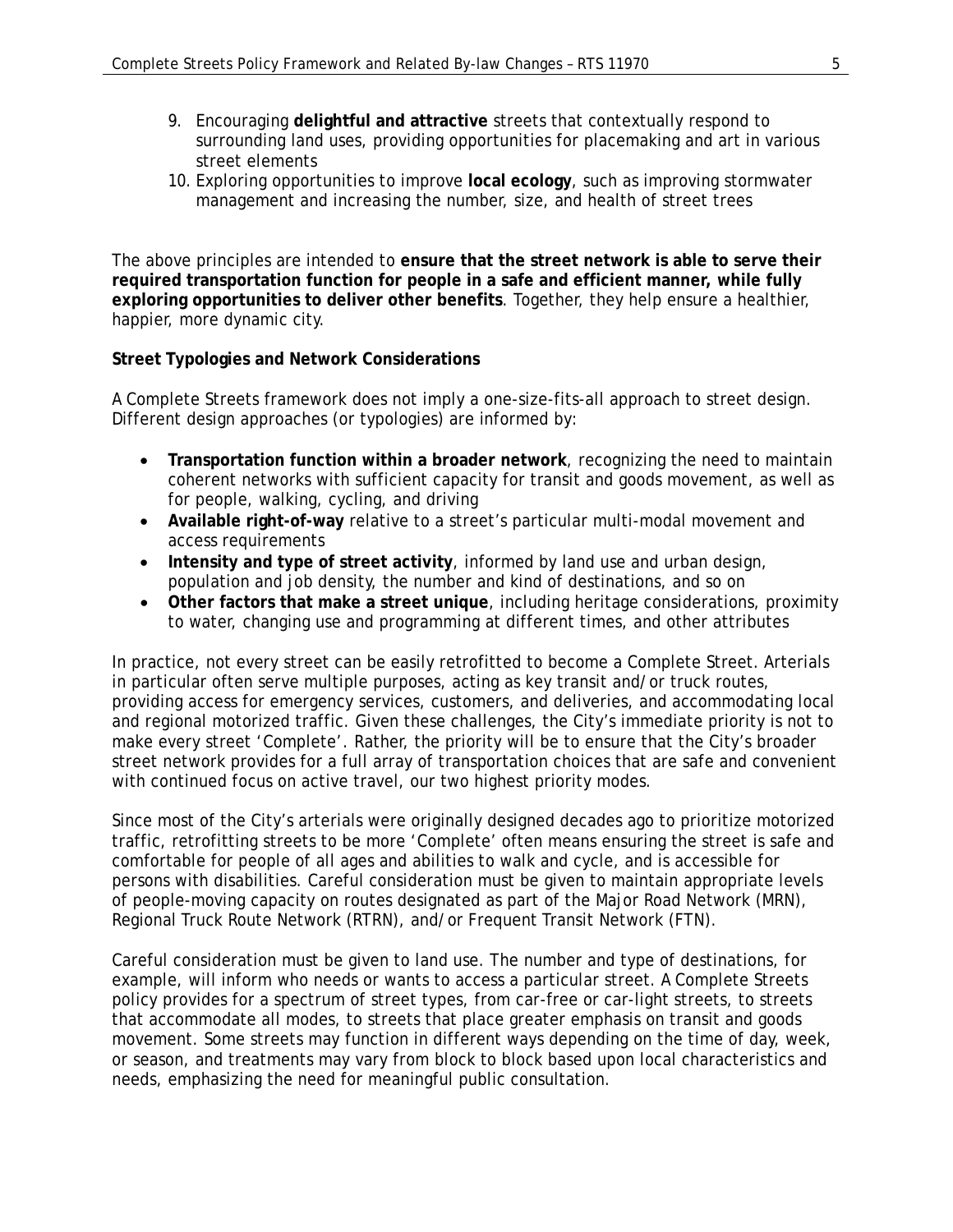When planning a Complete Street it is important to consider its role within a Complete Street network and identify appropriate goals for the street. While each context will be unique, the general approach will be to consider which modes are desirable and how much space is required to accommodate them. Then the existing street width will be evaluated to see if the available right of way is adequate for these desired modes. If the space available is limited, staff will explore opportunities for road space reallocation, additional building setbacks for redevelopments, and redistribution of some modes to other streets while considering the broader Complete Street network.

# **Guidelines and Design Discretion**

Transportation design decisions require flexibility to balance the use of available guidance and engineering judgement with innovations in street design and technological advances. Staff will continue to reference the internal City design guidelines, supplemented with external guidance issued by organizations such as the National Association of City Transportation Officials (NACTO), the Transportation Association of Canada (TAC), and the Dutch Centre for Research and Contract Standardization in Civil and Traffic Engineering (CROW guidelines).

## **Identifying Corridors & Strategic Prioritization**

In the fullness of time, the City will work towards all City streets being more 'Complete'. However, given limited resources, staff will identify and prioritize exploring Complete Streets concepts that have the greatest benefit or that can be efficiently delivered in coordination with other work. These include projects that:

- Significantly **improve safety** or **increase sustainable mode share**, i.e. existing streets with multiple demonstrated safety issues for one or more types of road user, or where particular deficiencies hinder the potential for significant increases to more people walking, cycling, and/or transit use
- Coordinate with **street rehabilitation** or other infrastructure projects
- Leverage opportunities from **rapid pace of redevelopment** on adjacent properties
- Deliver best practices on **newly constructed streets**, particularly those with a high number of destinations
- Serve **destination-rich streets**, i.e. existing commercial and mixed use areas that generate large numbers of trips, and which often serve as neighbourhood 'hearts' and gathering places
- Repurpose underused asphalt, i.e. reclaiming space on streets with unnecessarily wide lanes or surplus motor vehicle capacity

The above categories allow staff to strategically identify and prioritize Complete Streets in response to changing context on an ongoing basis, to better coordinate with other infrastructure investments, as well as land use and emerging development opportunities. Moving forward, future community plans could use the above categories to identify priority streets and corridors for a Complete Streets treatment.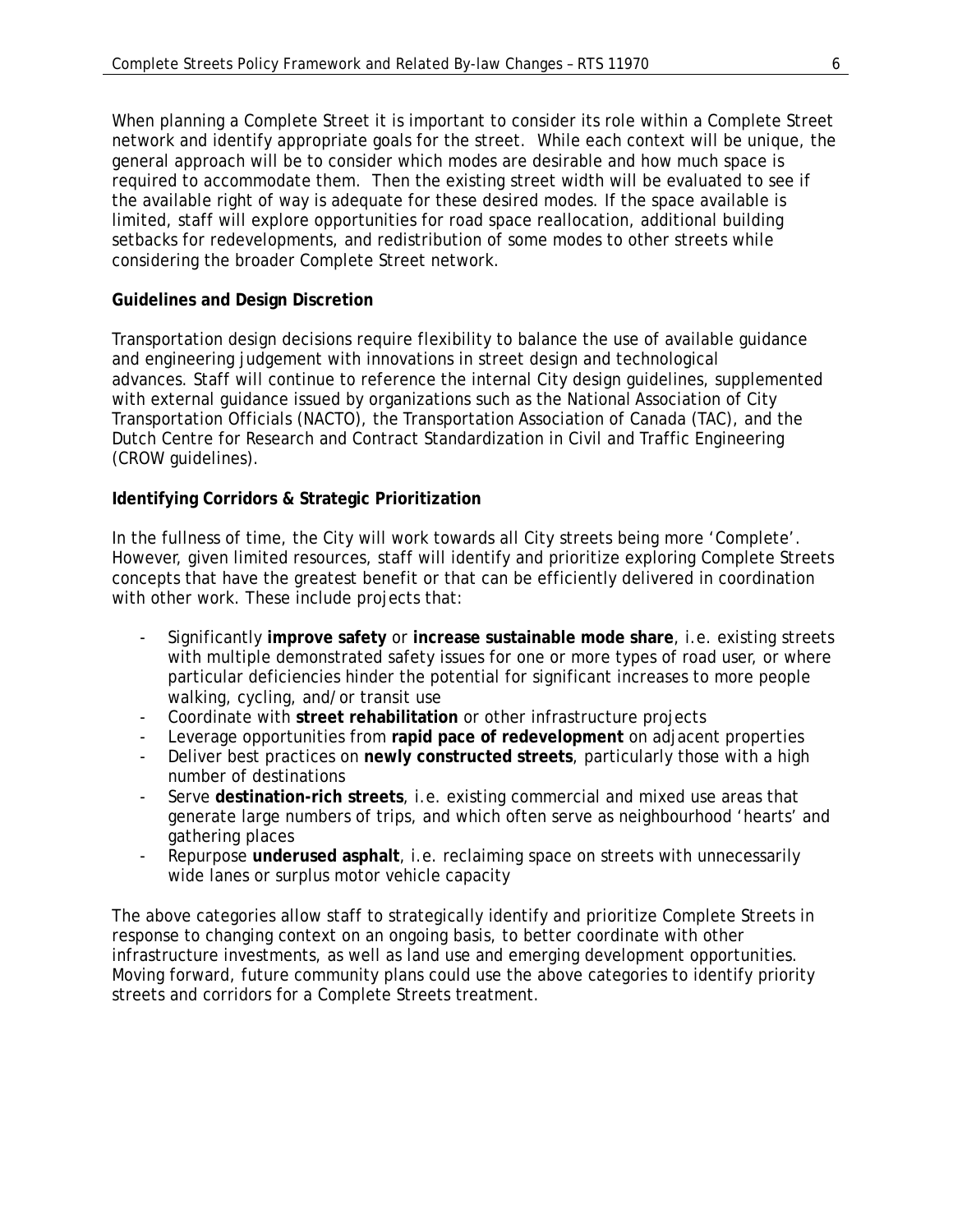## **Opportunities for Improved Project Delivery Through By-law Revisions**

To facilitate more efficient delivery of important Complete Street improvements in support of sustainable transportation and safety goals identified in Transportation 2040, staff audited the Street and Traffic By-law and the extent of existing City Engineer's delegated authority to approve modifications such as widening sidewalks, improving cycling facilities, and calming local traffic. Staff found that these categories of projects, despite addressing explicit Transportation 2040 goals and following robust public consultation, most often still required Council approval following a full staff report.

The City Engineer has been delegated the authority to modify the street since the Street and Traffic By-Law was first enacted in 1944. The authority has been revised from time to time since then, but has not been substantively updated to reflect current Transportation 2040 policies and directions. These delegated authorities primarily focus on motor vehicles, providing the ability to mark and modify traffic lanes, designate and regulate parking, and locate and establish vehicle traffic controls on City streets, but not providing the ability to make enhancements for sustainable modes. For example, under the current delegated authority the City Engineer can remove parking and replace it with a moving lane for motor vehicles but cannot remove parking and widen the sidewalk without seeking Council approval.

In response to this finding, staff recommends modernizing the Street and Traffic By-law through minor amendments to the City Engineer's delegated authority to deliver the objectives identified in Transportation 2040. The by-law amendments clarify City Engineer authority and facilitate street modifications in support of a Complete Streets design approach. These amendments are included in Appendix A.

The proposed amendments will more efficiently deliver the Council-approved walking, cycling, and transit improvements identified in Transportation 2040. Additionally, minimizing the resources necessary to develop full Council reports would allow staff to focus their efforts on robust consultation and public engagement. The amendments will also serve to prevent a disproportionate amount of time spent on local concerns as compared to the broader system wide effects and considerations, helping develop more normalized, predictable project timelines.

The amendments clarify the City Engineer's delegated authority to:

- **Reallocate public rights-of-way** for different modes and uses. This enables the City Engineer to approve modification of any portion of the street such as wider sidewalks, cycling facilities, or enhanced public realm, and modifications to curb location and design.
- **Divert general motor vehicle traffic** from streets. This enables the City Engineer to approve the installation of traffic calming measures that may divert motor vehicle traffic while maintaining access for walking and/or cycling, as well as transit, service, and/or commercial vehicles as needed.
- **Reroute transit routes** onto different streets, with the support of TransLink. This enables the City Engineer to approve the shift of a transit route from one street to another, typically in conjunction with additional network modifications.

The proposed by-law amendments include simple updates to the definitions of "City Engineer" and "Transit Route". Some of the changes are simple drafting improvements, to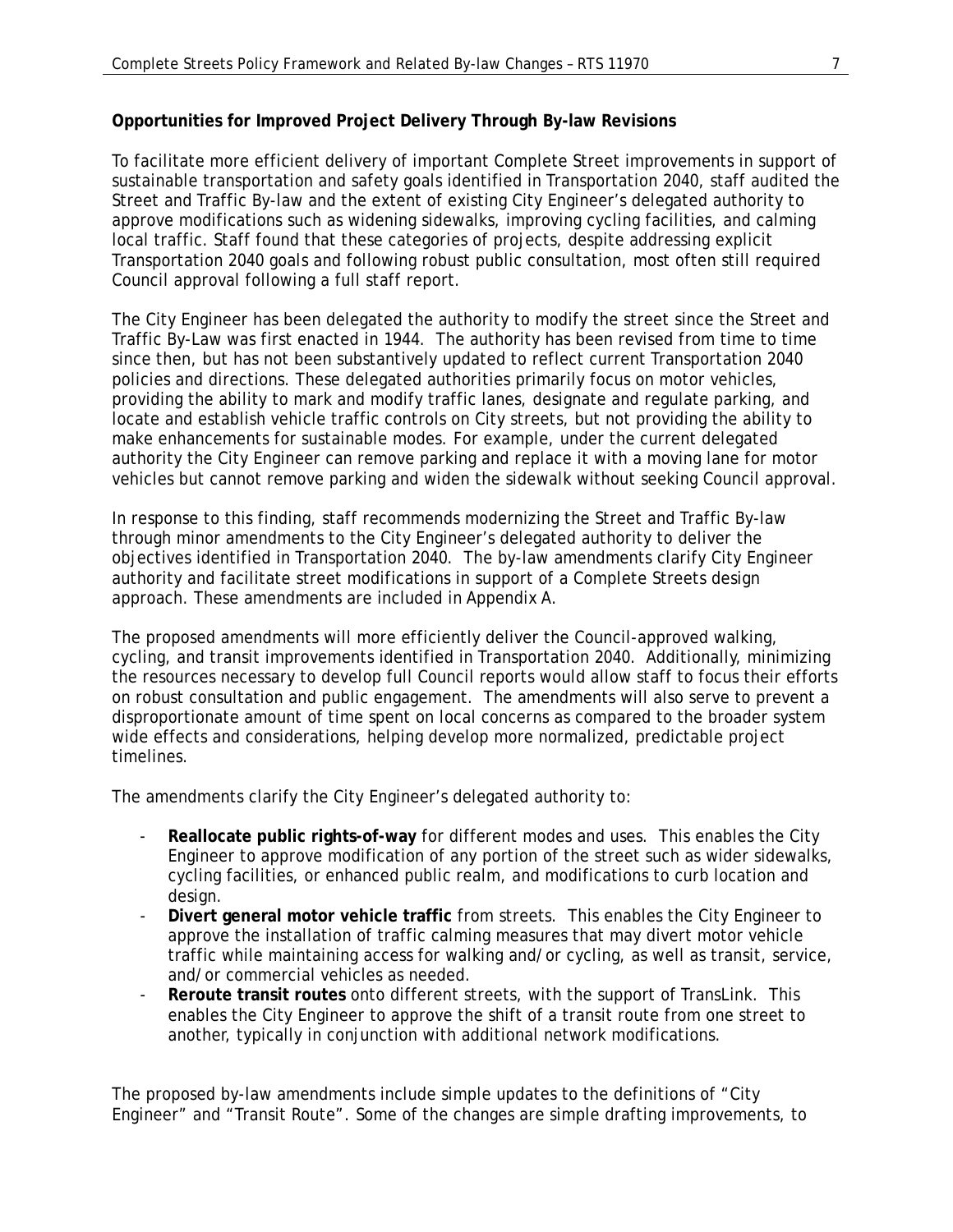avoid repetition. Others are simple adjustments to the numbering of the subsections to reconcile the proposed changes within the by-law. The most significant modification to the City Engineer's delegated authority is in the proposed section 4. (1) (d), which reads as follows:

"designate by order streets or portions of streets as transit routes and streets or portions of streets that are to be used exclusively by one or more class of vehicles or traffic, and to order the installation or alteration of sidewalks, boulevards, lanes, or other infrastructure or devices to accommodate or facilitate such traffic or prevent any prohibited traffic."

The intent of these by-law changes is to facilitate project delivery following appropriate planning processes, and seeking meaningful community support. Staff remain committed to thoughtful and appropriate consultation with affected stakeholders and the general public. Level of engagement will be commensurate with the scale and impact of a project. Projects that impact more people, for example those on arterial streets carrying higher traffic volumes, will typically have more extensive consultation efforts, whereas smaller projects or those on local streets may have a more targeted engagement process.

On a similar note, permanent infrastructure changes will generally require more robust engagement than temporary trials or pilots. In all cases, staff are fully committed to understanding local concerns and ideas, and to considering circulation, access, and other traffic impacts prior to implementing changes.

Engineering staff will continue to prepare detailed Council reports for any major projects under the direction of the City Engineer in consultation with the City Manager's office. This particularly includes situations where major and signification road reallocation impacts citywide movement, despite staff conducting appropriate consultation proportional to the scale of the project and taking necessary steps to minimized impact. This does not preclude the City Engineer developing Council reports from smaller scale projects if deemed necessary.

#### **Implementation Considerations**

There are a number of considerations and trade-offs related to planning Complete Streets and a Complete Streets network that vary depending on context.

One major challenge is delivering and coordinating corridor-length improvements through parcel-by-parcel developments. It is important to set expectations and provide appropriate space allocation and design direction to developers. Future development sites may require setbacks, and variations may be required along existing properties to enable a coherent and connected corridor.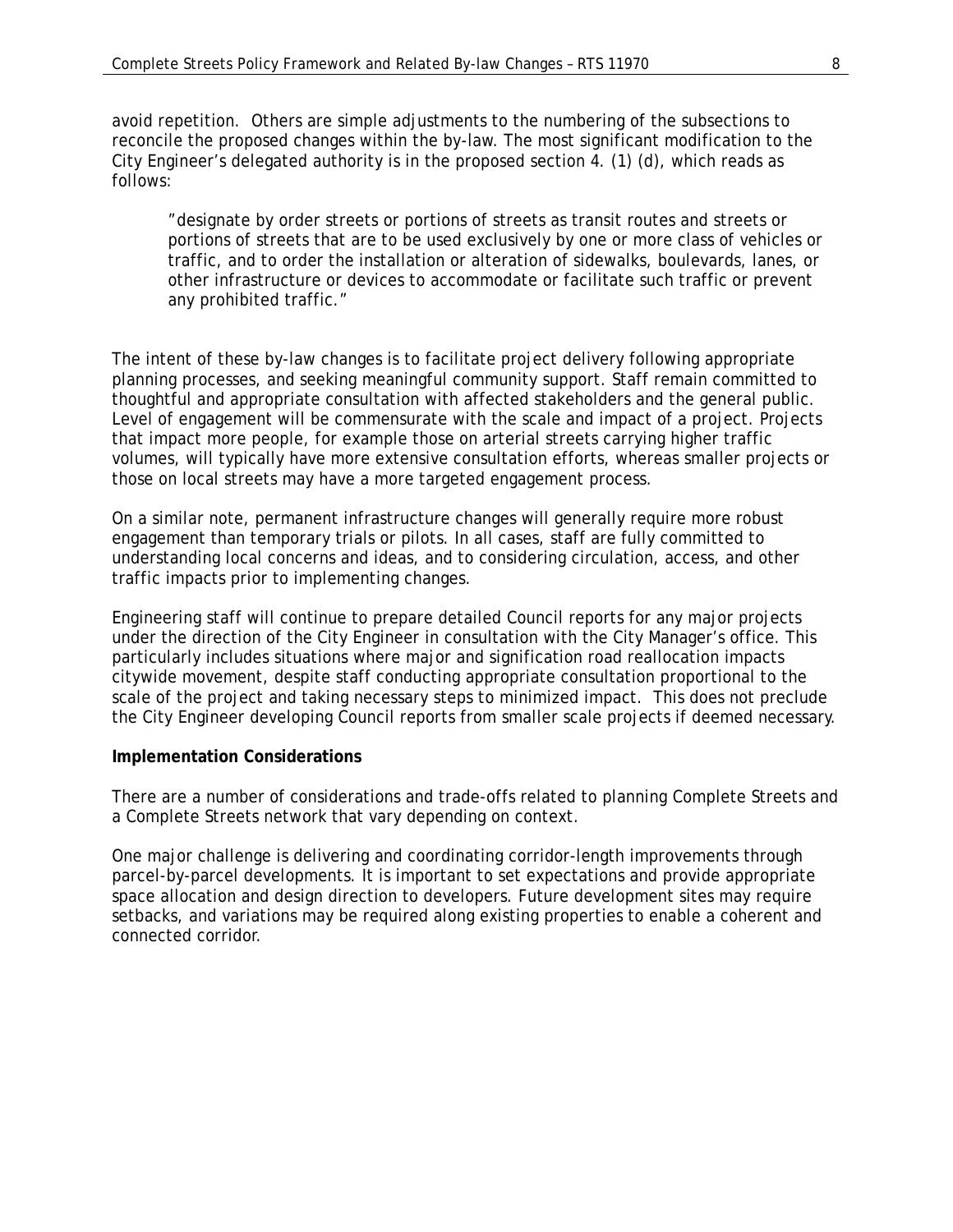Another major challenge is reallocating road space on existing destination-rich 'high streets' with many competing demands on limited rights-of-way. Such streets are often lined with retail and other key destinations such as transit stations, and as a result have the highest volumes of people walking and generate the most trips over all modes. They also often form the heart of Vancouver's communities, serving as places to connect with others. High streets range in quality across Vancouver, but many are deficient in providing walking and cycling for all ages and abilities, a critical barrier in enabling people to safely and comfortably access shops and other destinations.

Reallocating space on high streets can be difficult because of all the competing demands on the street. In Vancouver, high streets tend to be on busier arterials that also serve as transit and/or truck routes, with high pedestrian volumes, higher motor vehicle volumes, high turnover on-street parking and loading requirements, and so on. Impacts to existing users must be manageable and acceptable to the general public, and more complex projects require higher levels of engagement with stakeholders and the public. A Complete Streets approach can help resolve some of these challenges by establishing a more holistic approach that considers needs and opportunities both on a specific corridor as well as for the larger network.

Surrounding land use context and building forms can also have significant impact on the functioning and performance of the street, with building design and land use mix fostering feelings of safety, comfort and interest conducive for street activity.These considerations require a continuation of the City's ongoing interdisciplinary approach to city building, bringing about greater integration between transportation, land use, urban design, green infrastructure and public space to address these challenges and trade-offs, delivering on broader civic objectives.

#### **Funding and Delivery**

Complete Streets designs can employ a variety of treatments, ranging from low cost and/or temporary treatments that can be implemented quickly, to higher quality and more permanent treatments. Often, costs can be reduced by coordinating improvements with redevelopment or other road work.

Delivering Complete Streets for all the corridors that will be identified is going to be a long process. As each Complete Streets plan is conceived, staff will steward a citywide integrated Complete Street network for all modes. Furthermore, staff will continue to be mindful of the importance of managing congestion, particularly improving travel time reliability of transit and goods. This is done while recognizing that Transportation 2040 calls for road space to be strategically re-allocated towards the more sustainable and efficient modes over time. While this might require additional funds over the long term, the Complete Streets framework will help the City achieve Transportation 2040 targets, while lowering its emissions, and improving people's health and well-being.

#### *Public/Civic Agency Input*

In June 2016, the Active Transportation Policy Council passed a motion recommending development of a Complete Streets Policy (see Appendix D).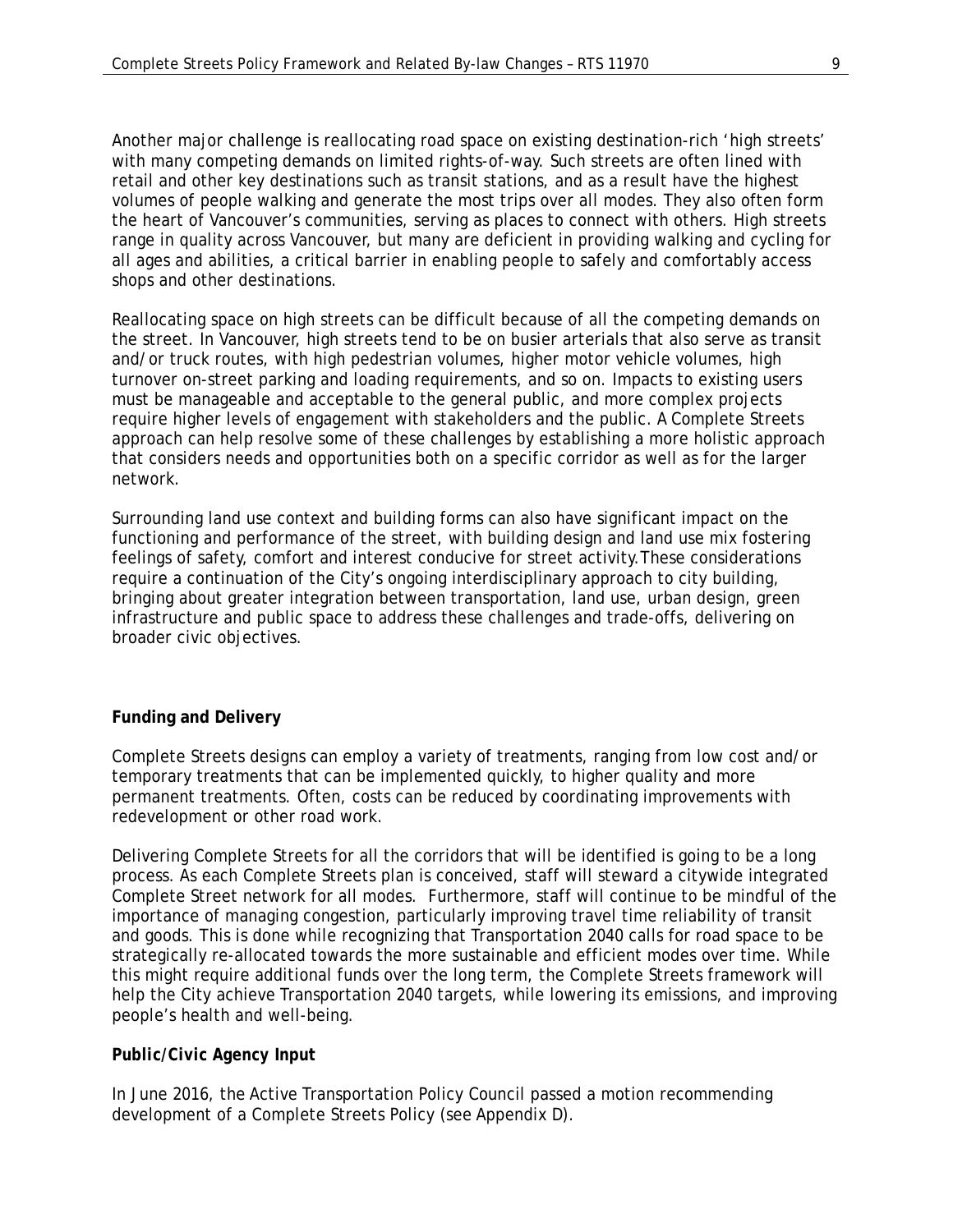## **RELATED ISSUES**

## *Financial*

Transportation improvement projects, including Complete Streets projects, are typically funded from developer contributions (Development Cost Levies, Community Amenity Contributions and rezoning conditions) and from partnership funding (primarily Translink and occasionally the Provincial and Federal governments. When projects involve the renewal of aging transportation infrastructure, these components can be funded from property taxes. Complete Streets projects, along with other transportation projects, will be prioritized for implementation through the City's capital planning process (10-year Capital Strategic Outlook and 4-year Capital Plan).

## *Legal*

To implement the changes outlined within this report, by-law amendments are required for the Street and Traffic By-law No. 2849.

The draft by-law changes for the updated City Engineer authority have been developed with Legal Services and are provided in Appendix A.

### *CONCLUSION*

The Complete Streets framework in this report has built upon existing Council-approved transportation policies to create a holistic approach to street design for people of all ages and abilities and all modes of travel. It ensures that the critical mobility and access functions of a street are met while carefully responding to the local context with consideration given to the connectivity and reliability of the broader transportation network.

The Street and Traffic By-law amendments proposed in this report aim to modernize the bylaw and more efficiently deliver Complete Streets improvements in support of the Councilapproved walking, cycling, and transit goals identified in Transportation 2040 while minimizing resources necessary to develop full council reports for each and every improvement. This would allow City staff to focus their efforts on robust consultation and public engagement while continuing to prepare full reports for any projects with major impacts.

The next steps for the Complete Streets program include:

- Strategically identifying potential corridors
- Leveraging development review opportunities
- Coordinating with street infrastructure renewal
- Prioritizing corridors for design and implementation

\* \* \* \* \*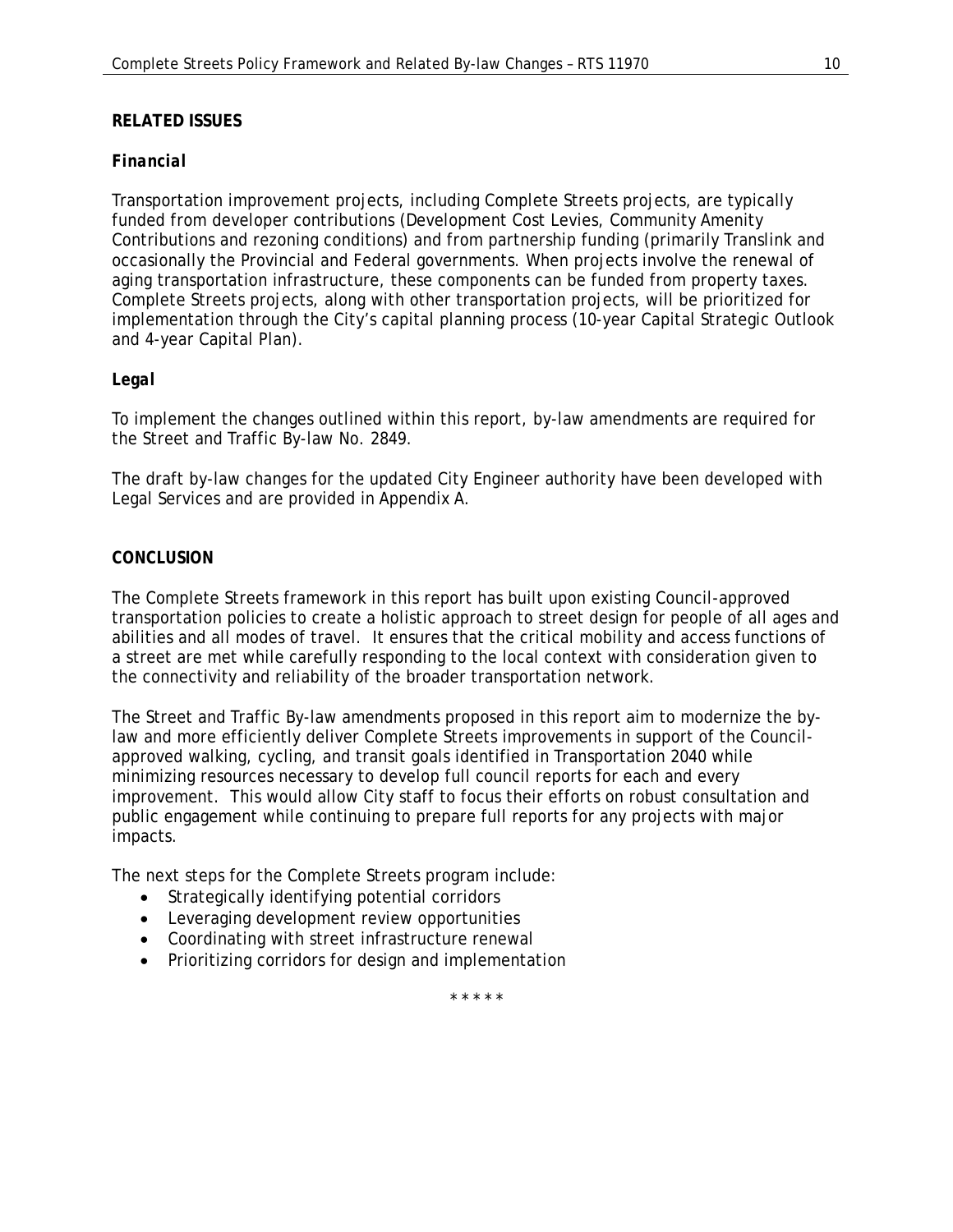#### **BY-LAW NO**.

#### **A By-law to amend Street and Traffic By-law No. 2849 regarding the authority of the City Engineer**

THE COUNCIL OF THE CITY OF VANCOUVER, in public meeting, enacts as follows:

1. This by-law amends the indicated provisions of the Street and Traffic By-law, No. 2849.

2. Council strikes the definition of "City Engineer" from section 3, and replaces it as follows:

"City Engineer" means the City Engineer appointed by Council under section 288 of the Vancouver Charter and for the purposes of section 161 of the Vancouver Charter, the City Engineer is deemed to be a committee."

3. Council strikes the definition of "Transit Route" from section 3, and replaces it as follows:

"Transit Route" means any street that has been designated as a transit route by the Council or by the City Engineer pursuant to subsection 4.(1) (d) of this by-law."

4. Council strikes subsections 4.(1), 4.(2) and 4.(3) and replaces them as follows:

"4. (1) The City Engineer is hereby authorized to:

(a) mark traffic lanes on streets and to designate by order streets or portions of streets on which a distinguishing single line or double line shall be marked, which lines need not be in the middle of the travelled portion of the street;

(b) designate by order streets or portions of streets upon which no vehicle shall be stopped or parked, or only such vehicles or classes thereof at such times and upon such conditions as may be prescribed;

(c) locate, establish and maintain upon any streets such traffic signs, stop-signs, traffic lights or reflectors, traffic discs, markers, blocks, standards, indicators, trafficcontrol signals, or other devices or apparatus, whether automatic or manual, as may be deemed necessary for the regulation, direction and control of traffic on any street and at any intersection; and

(d) designate by order streets or portions of streets as transit routes and streets or portions of streets that are to be used exclusively by one or more class of vehicles or traffic, and to order the installation or alteration of sidewalks, boulevards, lanes, or other infrastructure or devices to accommodate or facilitate such traffic or prevent any prohibited traffic."

5. Council strikes the words "subsections (1), (2) and (3)" from subsection 4.(6) and replaces them with "subsections  $(1)(a)$ ,  $(1)(b)$  and  $(1)(c)$ ".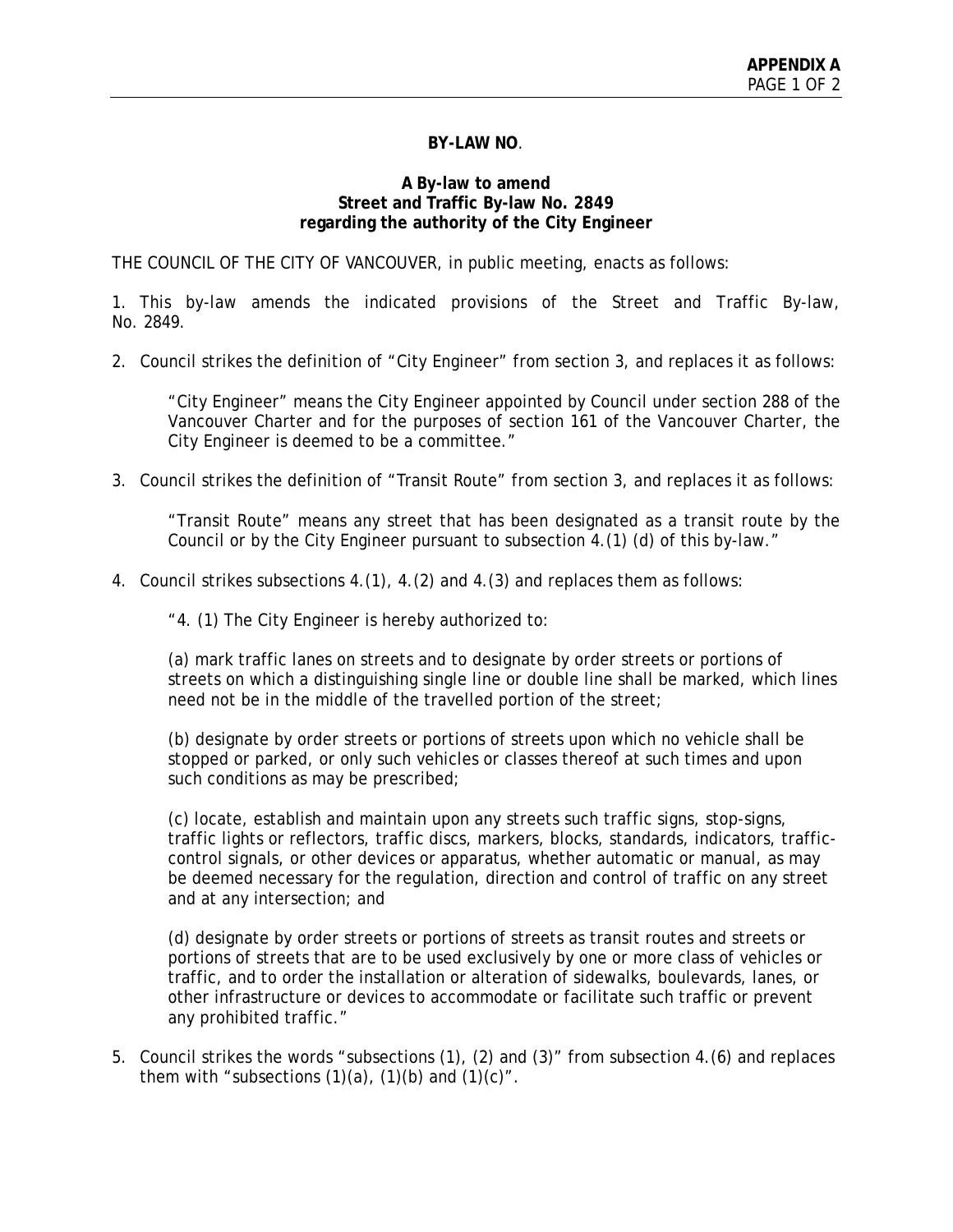6. Council renumbers subsections 4.(4), 4.(5) and (4).(6) as 4.(2), and 4.(3) and 4.(4), respectively.

7. A decision by a court that any part of this By-law is illegal, void, or unenforceable severs that part from this By-law, and is not to affect the balance of this By-law.

8. This By-law is to come into force and take effect on the date of its enactment.

ENACTED by Council this day of , 2017

Mayor

\_\_\_\_\_\_\_\_\_\_\_\_\_\_\_\_\_\_\_\_\_\_\_\_\_\_\_\_\_\_\_\_\_\_\_\_

\_\_\_\_\_\_\_\_\_\_\_\_\_\_\_\_\_\_\_\_\_\_\_\_\_\_\_\_\_\_\_\_\_\_\_\_

City Clerk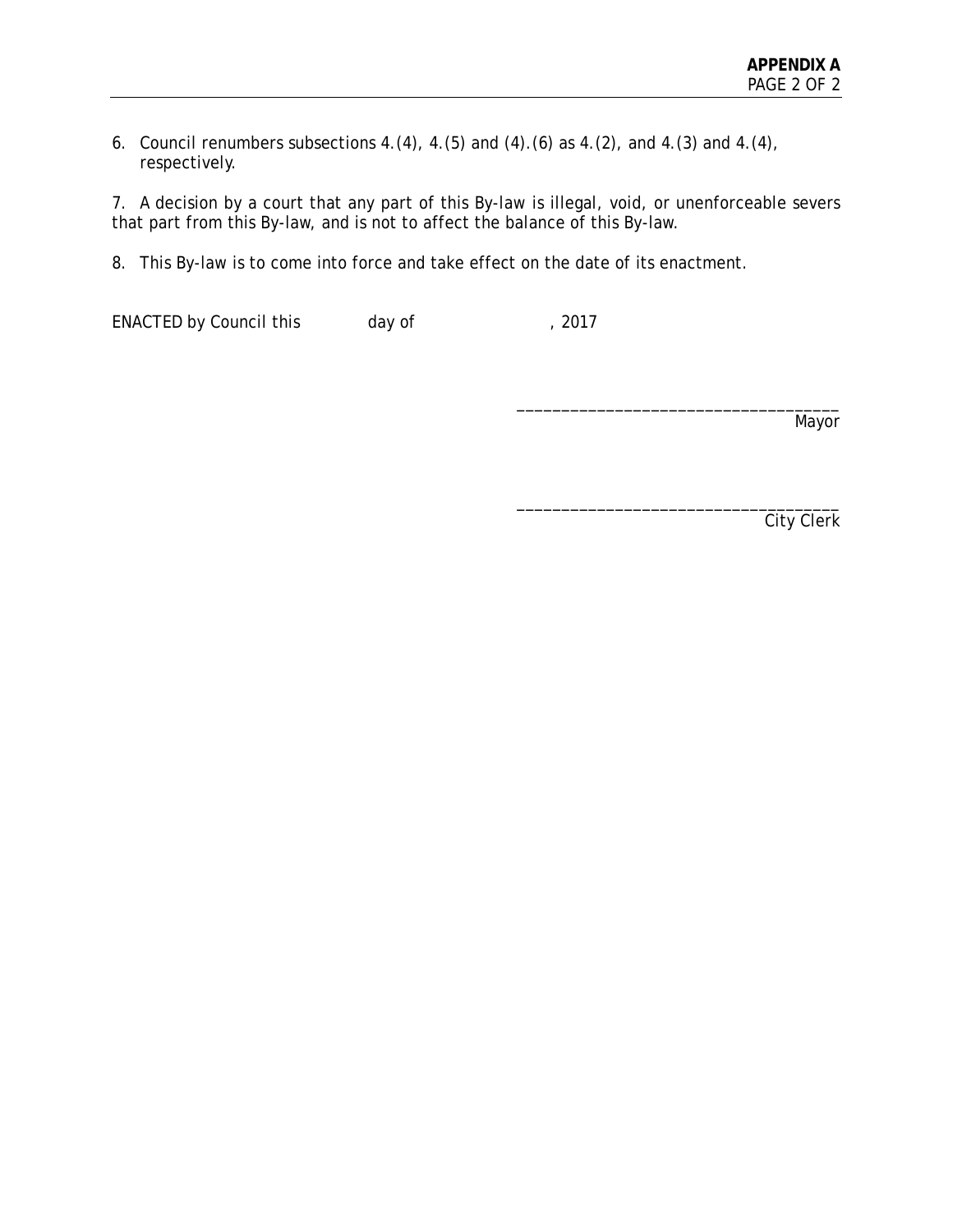## **Transportation 2040 (2012) – Hierarchy of Modes**

*Transportation 2040, approved in 2012, supports a 'hierarchy of modes', described as follows:*

City street designs should generally support Vancouver's 'hierarchy of modes' for moving people, as prioritized below:

- 1. Walking
- 2. Cycling
- 3. Transit
- 4. Taxi | Commercial Transit | Shared Vehicles
- 5. Private Automobiles

The hierarchy is intended to help ensure that the needs and safety of each group of street users are sequentially considered when decisions are being made, that each group is given proper consideration, and that the changes will not make existing conditions worse for more vulnerable street users, such as people traveling on foot, bicycle, and motorcycle. Each time a new roadway is designed or an existing one changed, opportunities for improving walking and cycling will be reviewed. Protected cycling facilities are to be included in all new major roadway design and construction.

This is a general approach and does not mean that users at the top of the list will always receive the most beneficial treatment on every street. In highly constrained urban environments, it is not always possible to provide the ideal facilities for all users' needs, and compromises sometimes have to be made. This is especially the case for streets with limited rights-of-way that paly a special role for a particular mode or use (such as transit or goods movement). Where modes lower in the hierarchy are prioritized, the reasons for this approach will be outlined and improvements to parallel alternative routes considered.

## **Transportation 2040 (2012) – Directions Overview**

*This plan includes high-level policies and specific actions grouped into the transportationrelated categories listed below. Each category includes a short vision statement to help summarize the overall intent. The following pages describe the background story, policies, and actions for each of these categories.*

- **Land Use** Use land use to support shorter trips and sustainable transportation choices.
- Walking Make walking safe, convenient, comfortable, and delightful. Ensure streets and sidewalks support a vibrant public life and encourage a walking culture, healthy lifestyles, and social connectedness.
- **Cycling** Make cycling safe, convenient, comfortable, and fun for people of all ages and abilities.
- **Transit** Support transit improvements to increase capacity and ensure service that is fast, frequent, reliable, fully accessible, and comfortable.
- **Motor Vehicles** Manage the road network efficiently to improve safety and support a gradual reduction in car dependence. Make it easier to drive less. Accelerate the shift to low-carbon vehicles.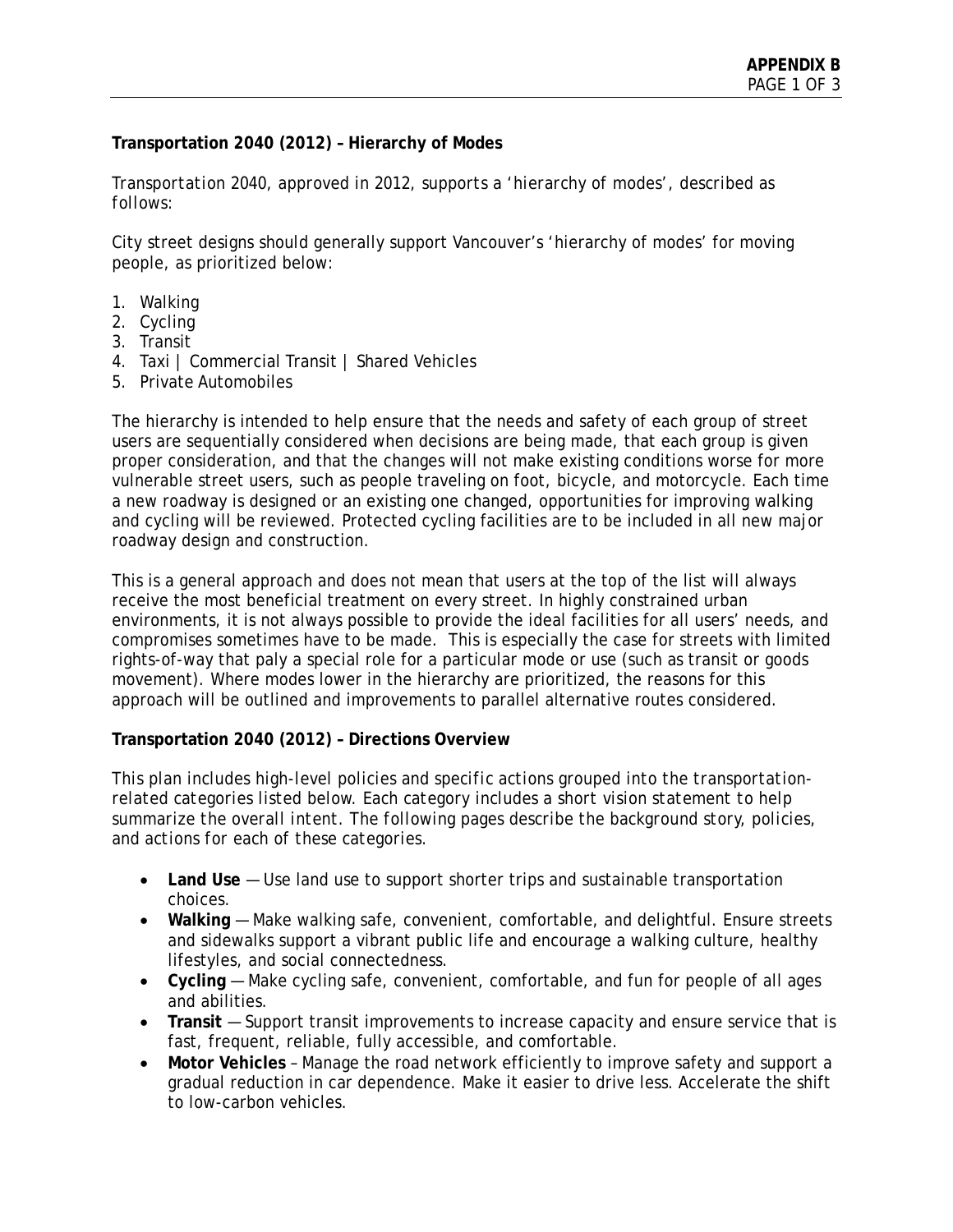- **Goods, Services, and Emergency Response** Support a thriving economy and Vancouver's role as a major port and Asia-Pacific gateway while managing related environmental and neighbourhood impacts. Maintain effective emergency response times for police, fire, and ambulance.
- **Education, Encouragement, and Enforcement** Encourage sustainable transportation choices and educate all road users to promote safe and respectful behaviour. Support legislation and enforcement practices that target dangerous conduct.

Although several categories reflect individual modes of travel, this is for organizational purposes only. In reality we are a multi-modal city. No one person relies on a single way to get around for every trip. Instead we do what is convenient and practical, making different choices depending on where we are going, what the weather is like, and what we have to do that day. A person might cycle to a nearby transit station, take the train towards their office, and walk the rest of the way; or mostly cycle on sunny days, combine walking and transit when it rains, and use car-sharing when there is a need to haul heavy things. At its core this plan supports a multi-modal city with more transportation choices for people living in, working in, or just visiting Vancouver.

# **Transportation 2040 (2012) – Other Relevant Policies and Actions**

*Transportation 2040 includes numerous policies and actions that support a Complete Streets approach to designing and building roads and other public rights-of-way. The list below includes some of the key actions but should not be considered exhaustive.*

- W.1.1 Make streets safer for walking
- W.1.2 Provide generous, unobstructed sidewalks on all streets
- W.1.3 Make streets accessible for all people
- W.1.6 Provide a blueprint for great pedestrian realm design

W.1.6.1 Advance street typologies and guidelines… to guide new developments, street and sidewalk restoration, and other improvements. Street types will reflect transportation function and land use context, as well as other local features or special attributes. Guidelines should support multiple objectives including safety and comfort, accessibility, connectivity, public life, local commerce, ease of maintenance, and ecological sustainability.

W.1.6.2 Explore opportunities to improve local ecology when designing and (re)building streets and other rights of way, for example by improving wildlife habitat and stormwater management, restoring native flora, increasing the number, size, and health of street trees, and daylighting lost streams.

- W.2.2 Create public plazas and gathering spaces throughout the city W.2.2.1 Create pedestrian-priority streets and spaces, considering the needs for cycling, transit, services, and deliveries to determine appropriate design treatments. W.2.2.3 Implement a City-led 'Pavement-to-Plazas' program to create low-cost, highimpact public spaces by transforming underused rights-of-way.
- C.1.1 Build cycling routes that feel comfortable for people of all ages and abilities
- C.1.2 Upgrade and expand the cycling network to efficiently connect people to destinations C.1.2.2.c … prioritizing … connections to key destinations, including schools, community centres, major transit stations, and commercial high streets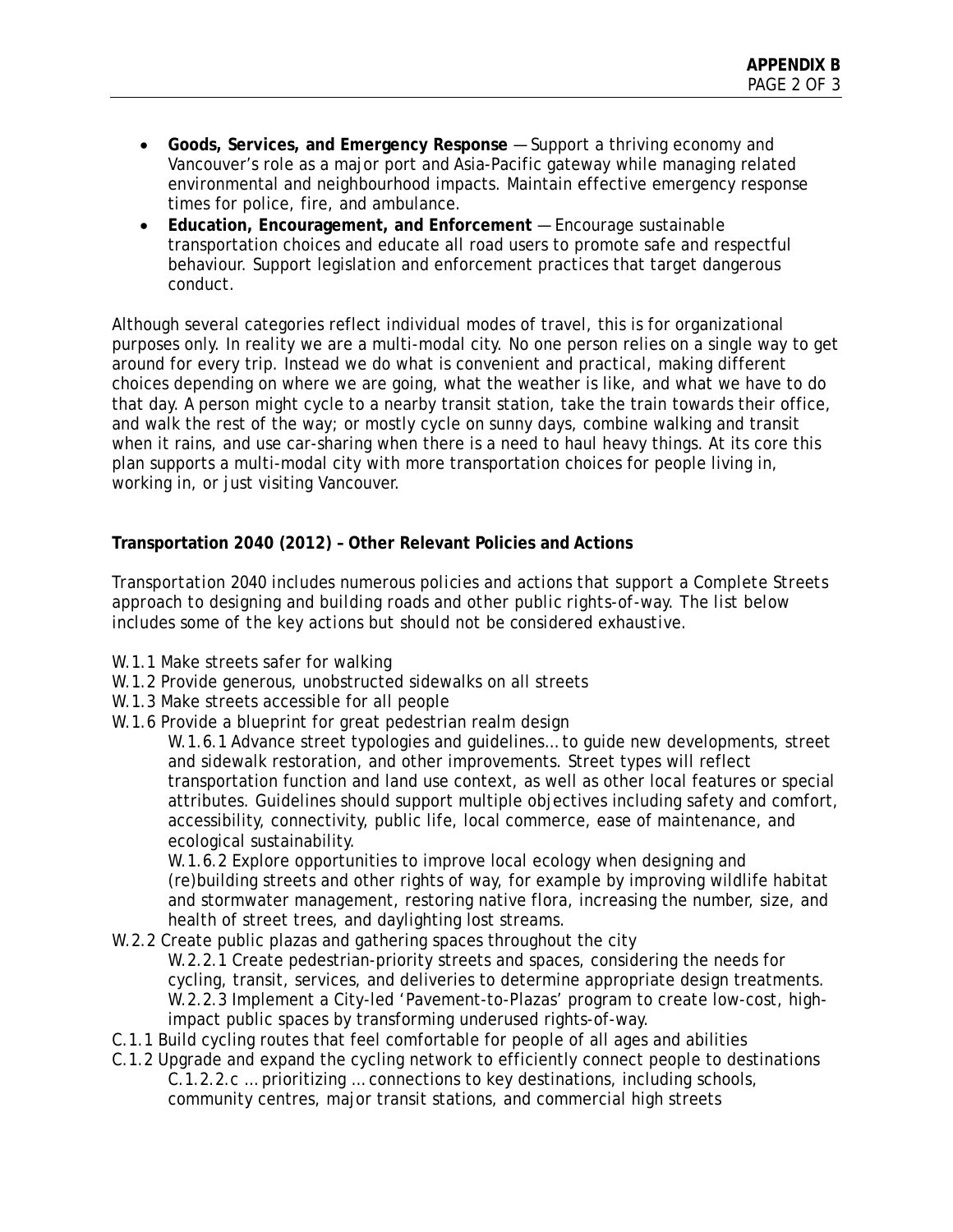C.1.2.2.d …favouring simple and direct connections with few deviations to establish an easily understood and memorable network of routes

C.1.2.5 Incorporate separated bicycle facilities into the design and construction of all new major roads

C.1.2.6 Consider cycling improvements as part of all capital street projects, installing and upgrading routes as opportunities arise through reconstruction and rehabilitation projects

T.2.2 Provide easy connections and comfortable waiting areas throughout the (transit) network

T.2.2.3 Provide safe and comfortable waiting areas at all bus stops where sufficient sidewalk and boulevard space exists. In locations where sidewalk space is too limited for a full shelter, pursue opportunities to locate amenities on private property.

M.1.2 Consider impacts to transit, commercial vehicles, and general traffic flow prior to reallocating road space

M.1.3 Manage traffic to improve safety and neighbourhood livability

G.2.2 Provide for efficient loading and unloading (of goods and services)

G.3.1 Consider emergency vehicle access in street designs and traffic calming measures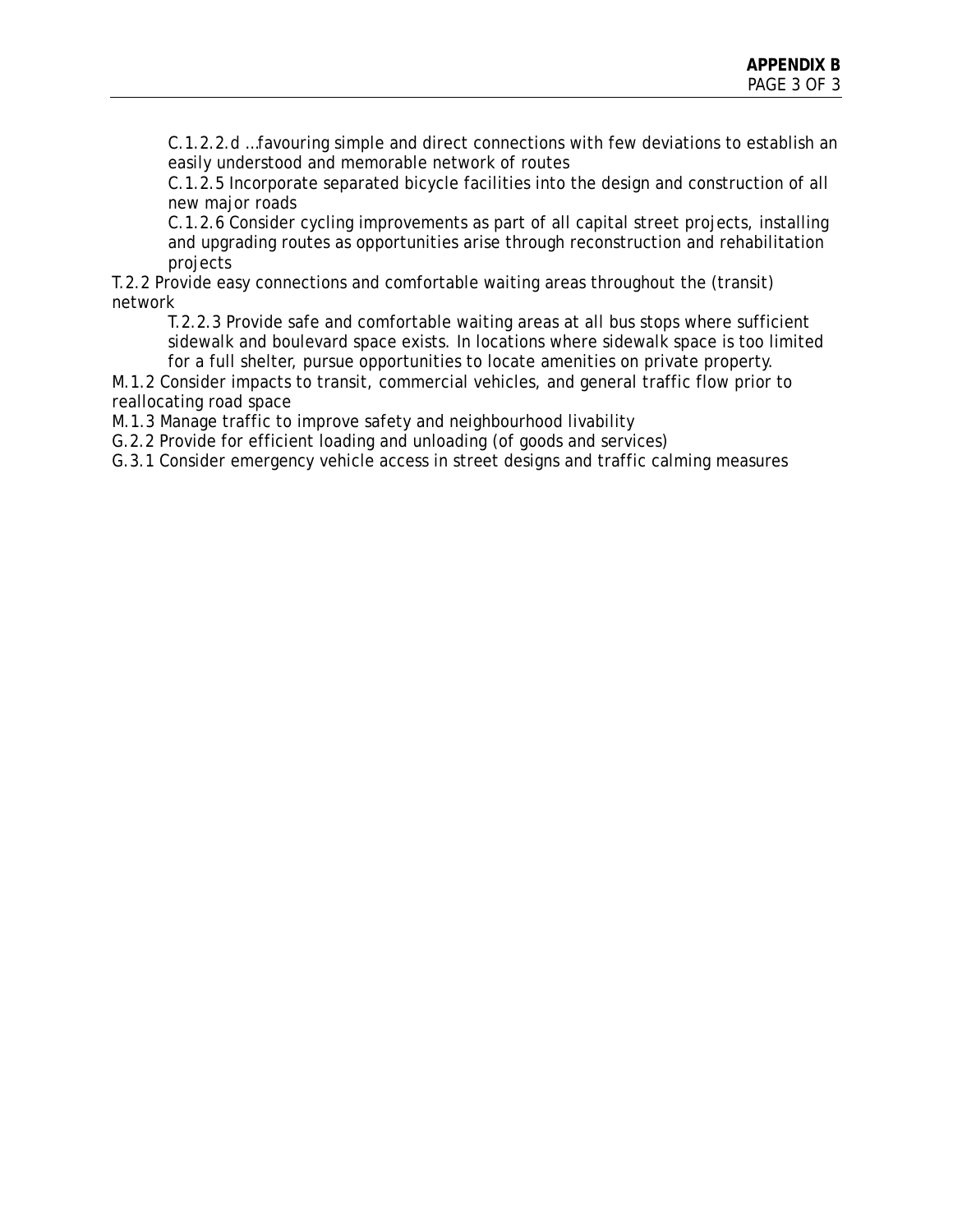## **Renewable City Strategy (2015)**

*The Renewable City Strategy broadly supports the objectives and high level policies contained in the Transportation 2040 Plan, an also includes specific references to Complete Streets:*

**T.1 Use land-use and zoning policies to develop complete compact communities and complete streets that encourage active transportation and transit**

T.1.1 Foster land-use as a tool to improve transportation consistent with the direction established in Transportation 2040

T.1.2 Enhance and accelerate the development of complete streets and green infrastructure

T.1.3 Enhance the pedestrian network according to the direction established in Transportation 2040

T.1.4 Enhance cycling infrastructure and encourage more bike trips according to the direction set in Transportation 2040

T.1.5 Use parking policies to support sustainable transportation choices and efficient use of our street network

T.1.6 Optimize the road network to manage congestion, improve safety, and prioritize green transportation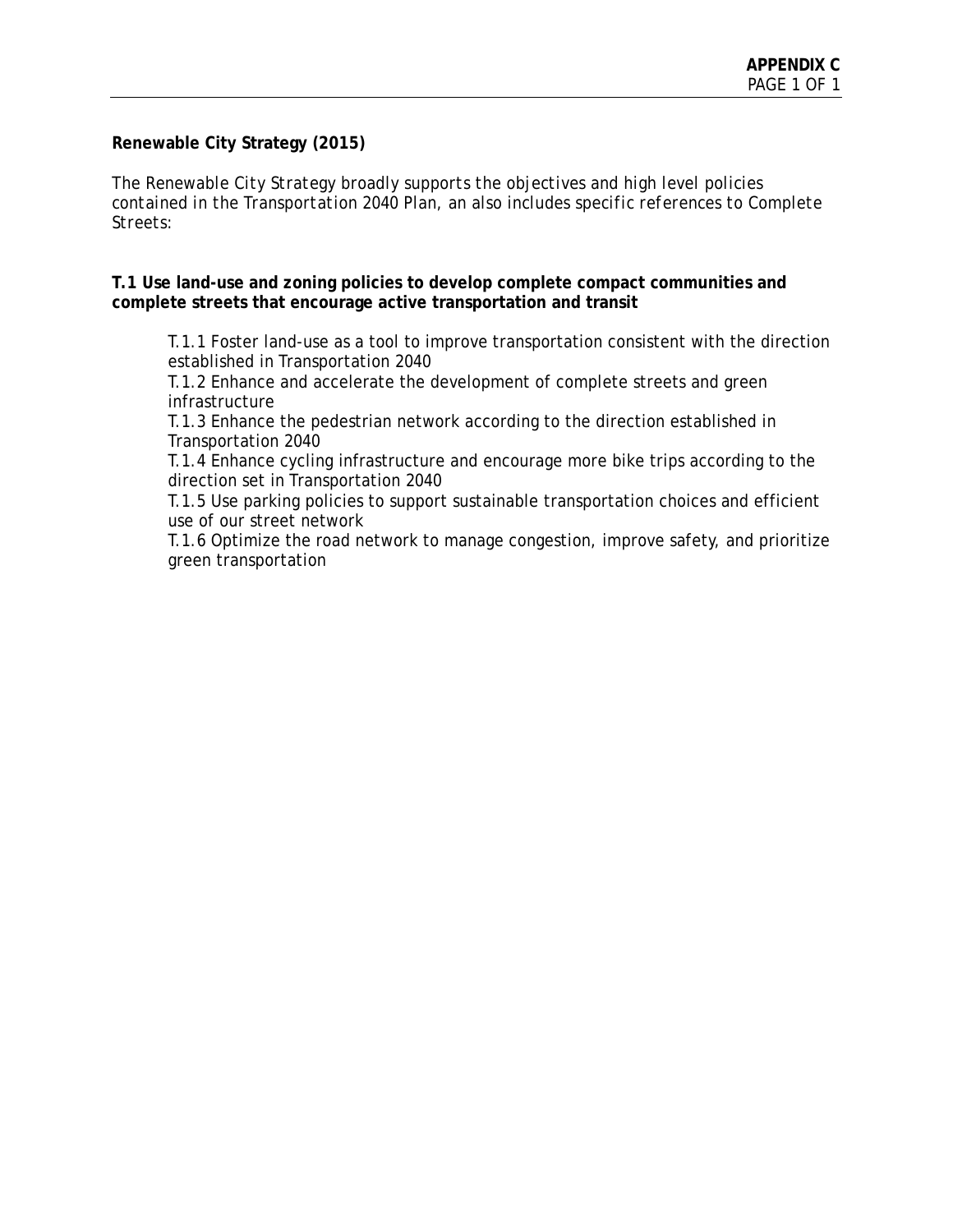# **Active Transportation Policy Council - Complete Streets Motion (June 1, 2016):**

### WHEREAS

- 1. Vancouver City Council recently referenced a commitment to Complete Streets as part of the "Renewable City Strategy" approved at the Regular Council meeting on November 3, 2015;
- 2. Transportation 2040 is a comprehensive framework for a progressive green transportation strategy, but it does not mention Complete Streets and is not specific enough to be considered a Complete Streets Policy;
- 3. A Complete Streets Policy should be based on the ten well accepted elements of Smart Growth America's comprehensive Complete Street Polity, which are:
	- includes a vision for how and why the community wants to complete its streets;
	- specifies that 'all users' includes pedestrians, bicyclists and transit passengers of all ages and abilities, as well as trucks, buses and automobiles
	- applies to both new and retrofit projects including design, planning, maintenance and operations for the entire right of way;
	- makes any exceptions specific and sets a clear procedure that requires high-level approval of exceptions;
	- encourages street connectivity and aims to create a comprehensive, integrated, connected network for all modes;
	- is adoptable by all agencies to cover all roads;
	- directs the use of the latest and best design criteria and quidelines while recognizing the need for flexibility in balancing user needs;
	- directs that Complete Streets solutions will complement the context of the community;
	- establishes performance standards with measurable outcomes; and
	- includes specific next steps for implementation of the policy;
- 4. Other cities around the world have adopted a Complete Streets Policy and put that policy into practice including relevant North American examples such as Austin, TX; Calgary, AB; and Reading, PA;
- 5. Opportunities to improve infrastructure for active transportation are being lost without a Complete Streets Policy being in effect;
- 6. A Complete Streets Policy supports the goal of Vision Zero (Moving Towards Zero) and developing and implementing a Complete Streets Policy is an effective strategy for implementing the recently passed City Council motion in support of Vision Zero.

THEREFORE BE IT RESOLVED THAT the Active Transportation Policy Council recommends Vancouver City Council direct staff to develop a Complete Streets Policy for Council Approval that:

- indicates performance standards with measureable outcomes of an adopted Complete Streets Policy will be established and progress will be reported on annually to City Council;
- is incorporated into the policies and activities of all relevant Departments and cover all transportation corridors, roads, streets, lanes, greenways, and pathways;
- includes specific next steps for implementation of the policy; and